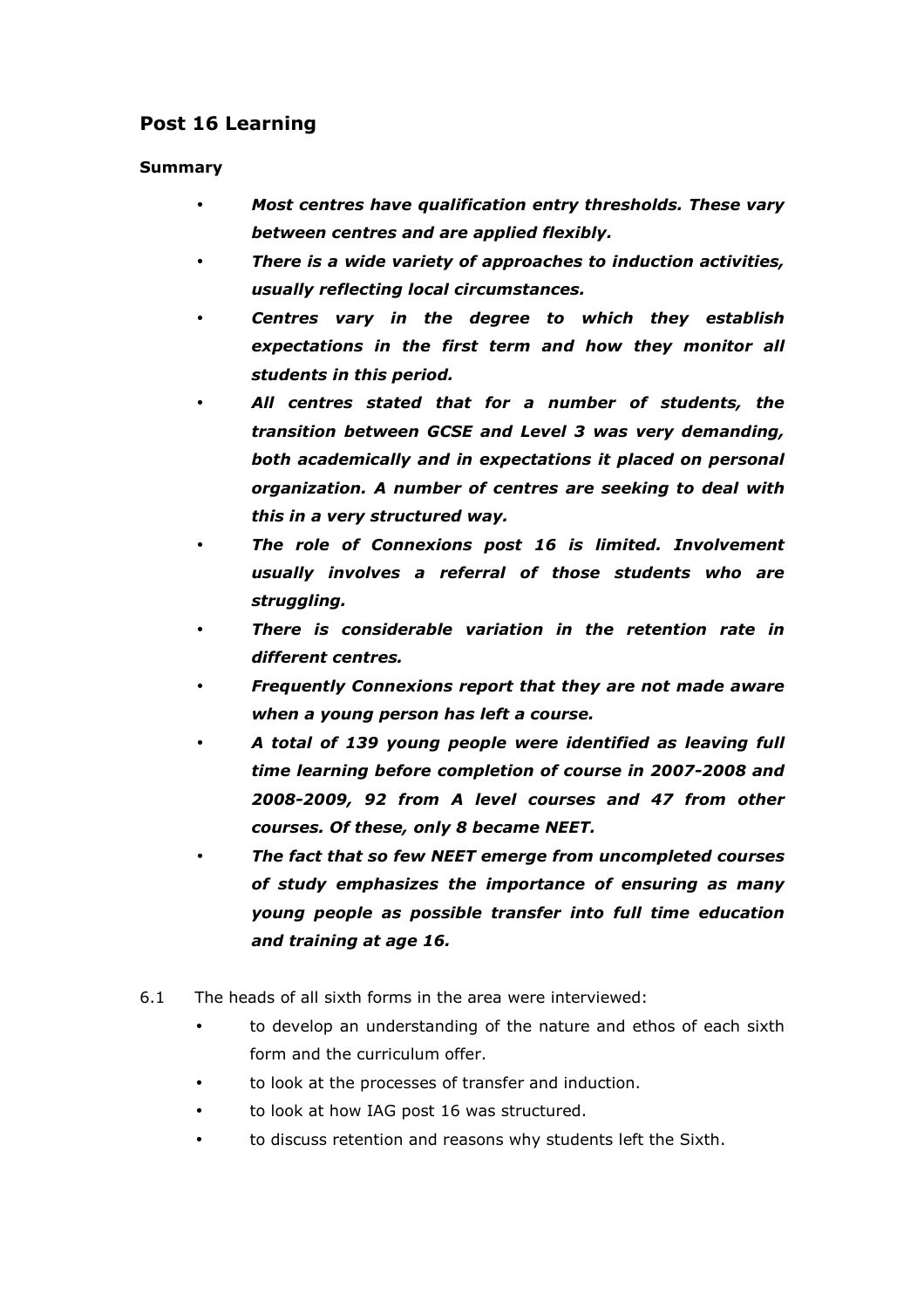In addition, there were meetings in the College with the manager responsible for A level provision at the College, the foundation learning manager, the head of 14-19 partnerships and the student support manager. The purpose of this approach was to look for any reasons within provision which might lead to disengagement and young people becoming NEET.

- 6.2 For most centres the Head of Sixth is heavily involved in the majority of interviews, supported variously by assistant heads of sixth and/or senior tutors. An interesting variation on this process came from one centre where all applicants are asked to complete an "aspirations" questionnaire. This deliberately looks beyond the immediate for long term ambitions. Two examples where it had been effective was with one young person with an ambition to study veterinary sciences but was predicted C/B grades for science; another example was an aspiring primary teacher with a predicted C grade for English.
- 6.3 Centres were asked about their entry thresholds for Level 3 courses. In most, 5 A-C grades were required, in two, there was a requirement for either two or three B grades, in one there was a requirement for a GCSE B in an A level subject studied at GCSE. In most centres there were specific grades for certain subjects, in all but one, a B at GCSE was required for A level maths. Four centres required a B in science at GCSE. One centre has now taken the view that although a distinction on a BTEC course equates to 4 As, they will only count it as one grade A. Another centre differentiates between level 3 programmes. A programme that has primarily vocational A levels has 5 A-Cs as its threshold. If the programme is 75% AS level, then threshold is 2Bs/3Cs. Only one school explicitly stated it expected at least a C in English whilst another stated "some subjects require C in both maths and English". In all cases, centres agreed there is flexibility around these thresholds. One Head of Sixth felt that historically, the centre had been too flexible. In another, the threshold had recently been changed for science with the requirement that all AS level applicants for science must have studied science to a higher level at GCSE.
- 6.4 There is a wide range of approaches to induction and support over the first term. Several centres host events in July with taster lessons and a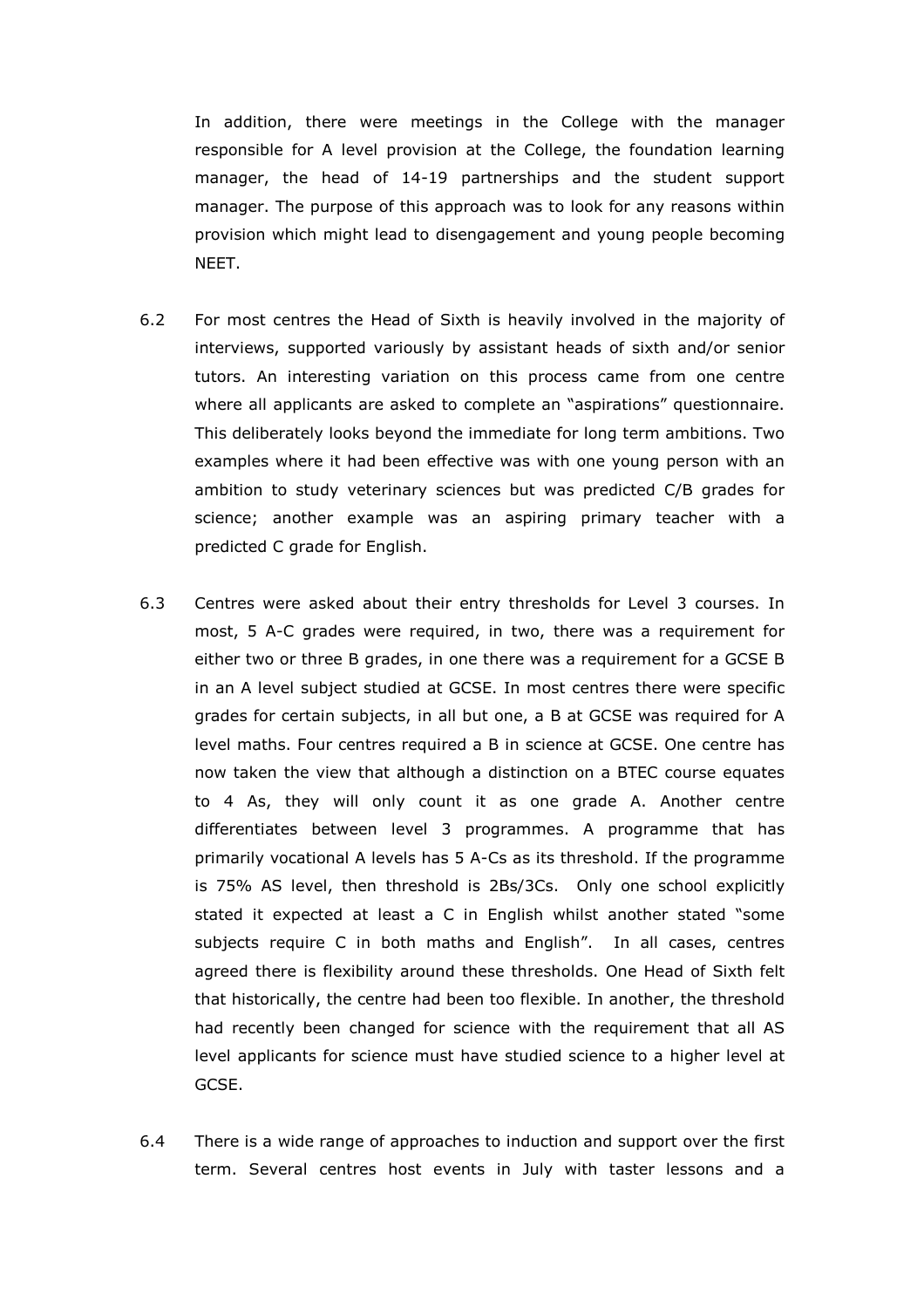barbecue with outgoing Year 12. In one centre, AS level teaching actually starts in the summer term. One centre explicitly mentions the very great care it takes in building its tutor groups. In another centre, the first week, attendance is restricted to new students. A whole week is then used for students to learn the geography of the centre, work with their group tutor and new members of their group and experience sample lessons. The time is also used to check all GCSE certificates and ensure the student is on the appropriate course. In another, there is a very structured transition process. It begins with two days being set aside in September for intensive interviews in the light of GCSE results and student aspiration to confirm that the student is on the appropriate course. The first half term is a probationary period for all students in Year 12. Progress is monitored closely and attendance at tutorial sessions every day is compulsory. This process is supported by an induction evening for parents. The head of sixth is convinced that this process is instrumental in the centre's high retention rate. In another centre where progress is rigorously scrutinized, students who are not meeting the expectations in terms of attendance and work ethic are placed on a programme where they are required to report to a study area in non contact time and their progress is checked weekly. In several other schools the onus is placed on subject teachers to report to the head of sixth any concerns about students, or students are put on probation only if a subject department requests it. There was no evidence in these centres that there are agreed thresholds which trigger such actions. With its varied programmes, the College is in a very strong position to make alternative provision, such as switching a student from a level 3 course in a particular area to level 2, or facilitate a student moving to an entirely different course within the first few weeks of the autumn term, although this flexibility decreases as the term progresses.

6.5 When asked about why students leave Level 3 courses without completing, the strong view was that it was related to student difficulty in making the transition from GCSE to AS level, both in terms of the greater academic rigour but also the greater independence of learning. There was no doubt that heads of sixth did spend a great deal of time supporting young people who were struggling. There was also a willingness on the part of centres to be flexible on their entry policy. In the case of students for whom English is a second language and they are relatively new to the country, there is a good case for flexibility. However, there is the question to be asked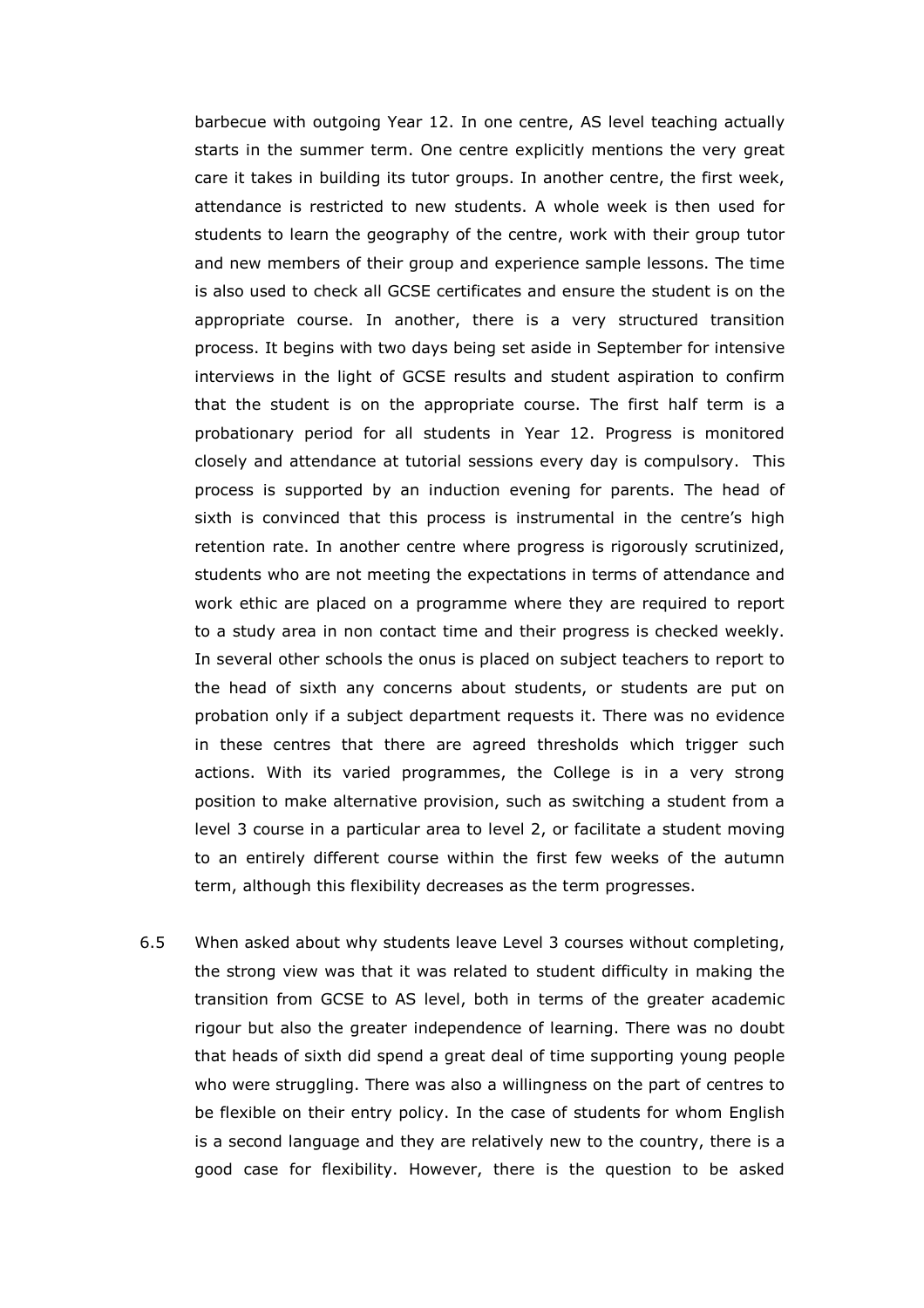whether flexibility works in the longer term interests of other young people, especially in the case of the implications for students on some A level courses who have failed to achieve a C in GCSE English. Centres should look at the retention and success rates of students who have failed to achieve a grade C in English at GCSE. This was recognized by one school where the psychology department insisted on at least a C in English.

- 6.6 Schools were asked about the structure of IAG post 16. Not surprisingly, there is a very strong emphasis on UCAS and application to higher education. Around this core offer, there were several examples of good practice. These include
	- a student support centre available to all students from 11-18. Qualified staff can arrange referral to a variety of support services.
	- in another school the school's learning support actively supports young people who are struggling in the sixth.
	- a designated member of staff picking up and supporting any students who receives a university rejection. This school also continues to support students during a gap year.
	- timetabled IAG lessons, held fortnightly. These timetabled lessons cover study skills, university applications, non HE routes post sixth form, budgeting, how to care for clothes and so on.
- 6.7 One post 16 provider developed a structure of very personalized support for students following an A level course. There is a timetabled weekly meeting with the group tutor with whom the student had spent a week on induction. The centre has developed a programme to be followed by tutors. The programme is currently being developed further as part of a broader initiative on learning how to learn. In addition, the provider employs full time non-teaching personal tutors. The case load of the personal tutors gradually increases as the year progresses. By not having a teaching responsibility, the tutors are available at very short notice to see a student and have a significant amount of time to work individually with students.
- 6.8 Most centres commented on the difficulties faced by some students in managing the transition from GCSE to the work loads and personal demands of A level courses. In one centre, a very targeted programme is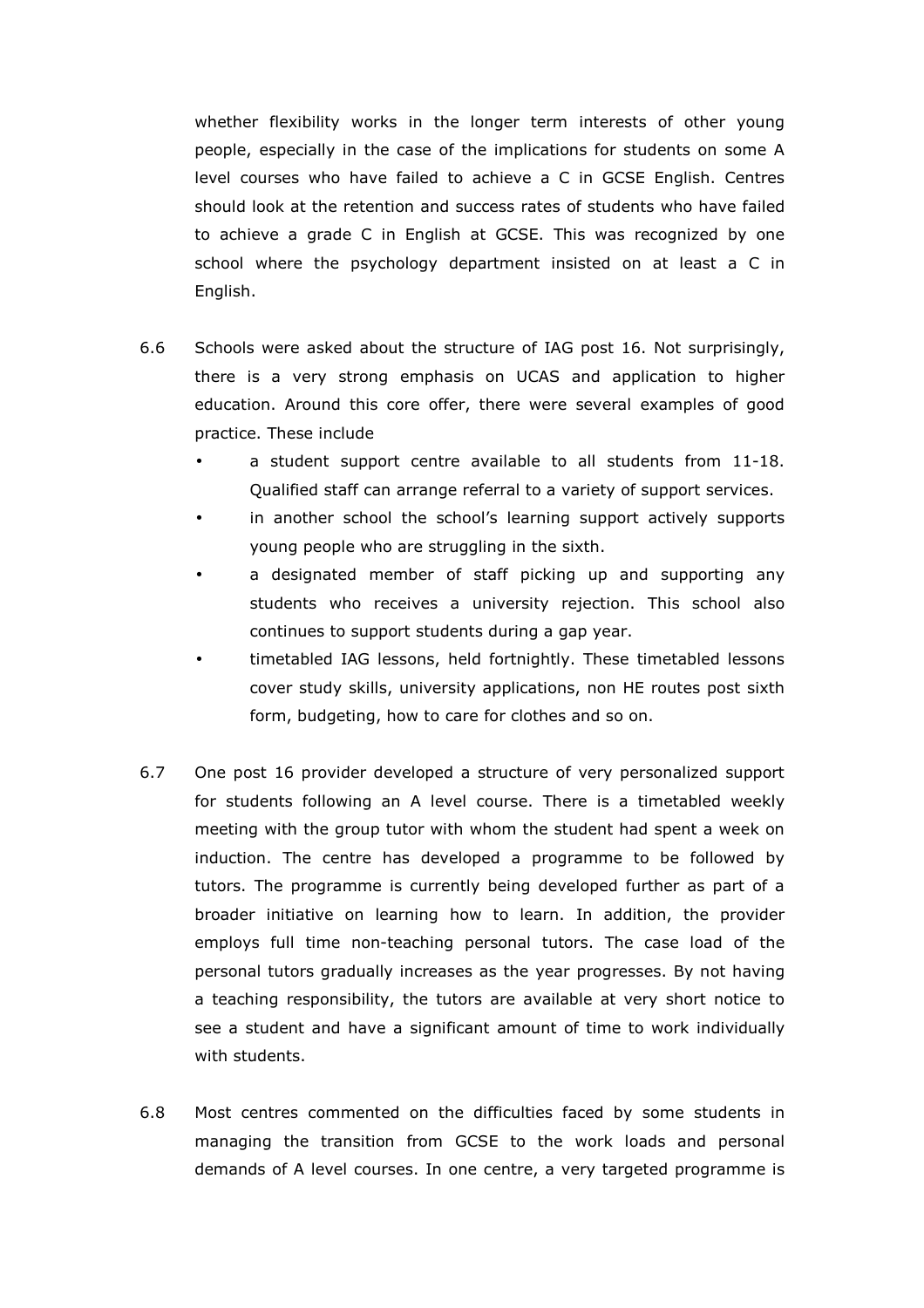being developed to address this. A proportion of the sixth form budget is withheld so that from the middle of the autumn term, the centre is able to lay-on additional workshops in several subjects. These workshops are taught by the staff teaching that subject and focus strongly on any aspects of the course which students are finding difficult, such as statistical analysis or essay writing. It is also used for additional in-subject support for individuals who are struggling. It is part of a wider centre initiative which is focusing on learning styles and which embraces teaching staff and tutors. As with most other providers, this centre has regular reviews of student progress but insists targets are very specific. Thus, for example, a target such as "Read more widely" is unacceptable. There must be specific instructions as to what to read and when, and that these instructions must permeate all work set so that the student is quite clear about the expectation and how it can be achieved. This centre also uses the personal tutors referred to above. With five hours per subject plus a group tutorial once a week plus additional core skills, the students in this centre have a very full programme, but this is reflected positively in value added results and retention. The students spoke very highly indeed of this personalized system. In the same centre, students on a Level 1 course have a proportion of their time spent with staff who support them in their core course with work on literacy and numeracy. Support is also provided from the same key skills workers in ensuring coursework assignments are completed.

6.9 The role of Connexions in school sixth forms is limited. In most cases, schools will involve Connexions when a young person is struggling. For the most part, support for sixth formers comes from within the school. All schools acknowledged the limited time available to Connexions' PAs but there were also comments about the degree of expertise that Connexions' advisers have in guiding students into higher education. One school referred to negative feedback from students about Connexions in the sixth. Some schools admitted they did not inform Connexions if a student left and this was confirmed by Connexions. The analysis of leavers, below, illustrates the number of young people that Connexions were not aware had left. Clearly a protocol must be established to inform Connexions when a student leaves. Only two schools conduct formal exit interviews with students who are leaving. The conclusion is that the number of young people who are NEET is quite possibly higher than the published data.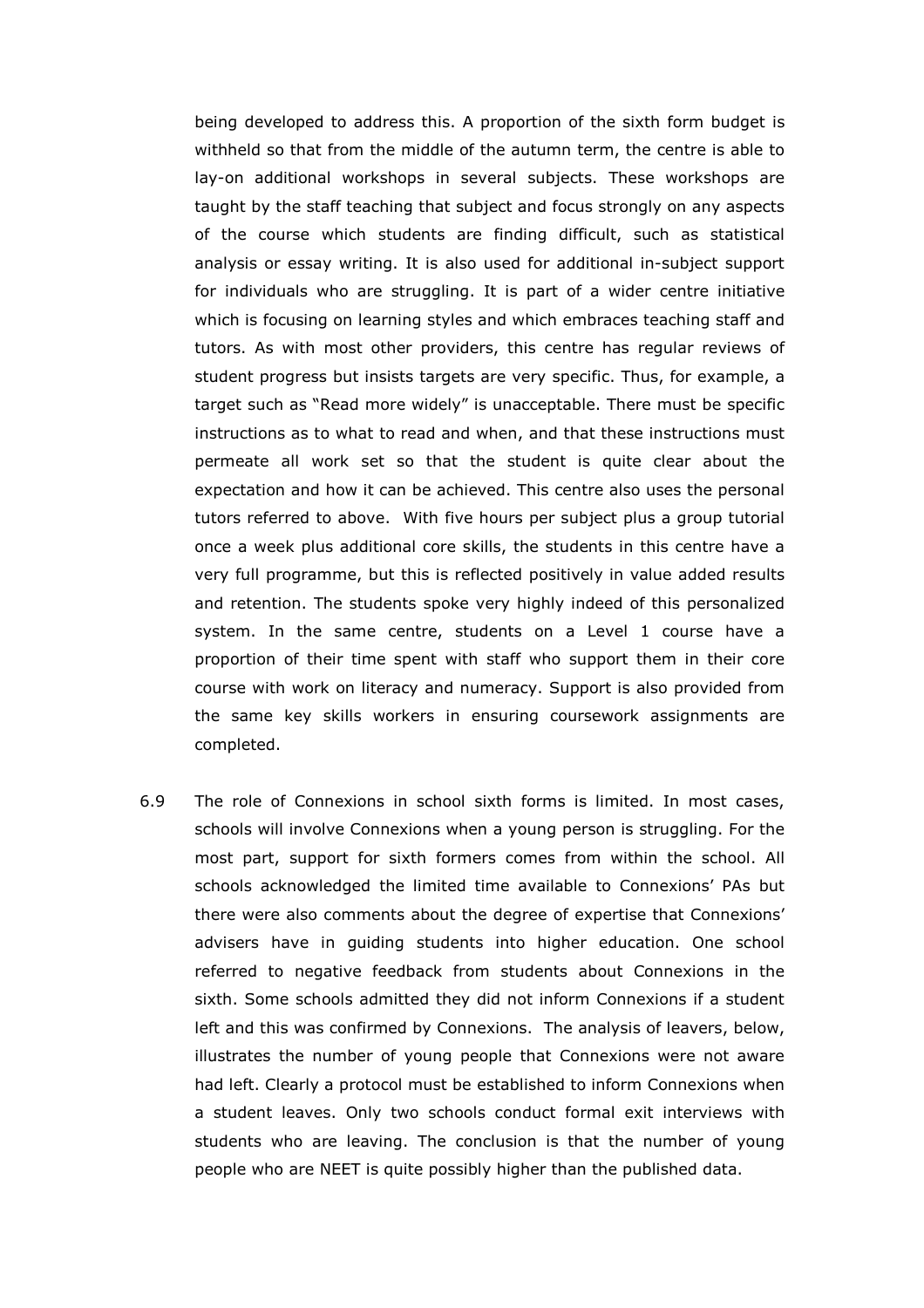6.10 Heads of sixth form provided data on the students who had left sixth forms at the end of Year 12 in 2008. From a total of 7 centres who made returns, 60 young people left A level courses at the end of Year 12, 35 male, 25 female. Centres were asked to give the reason why the students had left. Where reasons were given, they are shown below.

| Reason                    | <b>Number</b> | Reason         | <b>Number</b> |
|---------------------------|---------------|----------------|---------------|
| Moved to course at FE     | 14            | Army career    |               |
| Moved to another provider | 8             | Left Area      |               |
| Poor work ethic           | 3             | Apprenticeship |               |
| Failed AS level           | 5             | Home education |               |
| Poor attendance           | 3             | Employment     | 4             |
| Retake                    | 2             | Not known      | 9             |

Table 20 Reasons for Leaving A Level courses at end of June 2008

 These names were passed to Connexions for information about current status. Connexions were able to identify most students who left A level courses at the end of Year 12. Of these, only one had become NEET. The majority had moved in to FE but in approximately 20% of cases Connexions had not been made aware.

Table 21 Current Status of Year 12 Leavers summer 2008

| <b>Current Status</b> | <b>Number</b> | <b>Current Status</b>    | <b>Number</b> |
|-----------------------|---------------|--------------------------|---------------|
| Not aware of leaving  | 11            | <b>Private Education</b> |               |
| Employment            | 6             | <b>NEET</b>              |               |
| Retaking Y12          | 2             | Other provider           | 3             |
| FF                    | 12            | Not matched              | 6             |
| Non Norfolk Student   |               |                          |               |

 Centres were asked to provide details of the AS level courses which students had been following. A total of 34 subjects were covered and the table below shows only those subjects with five or more students.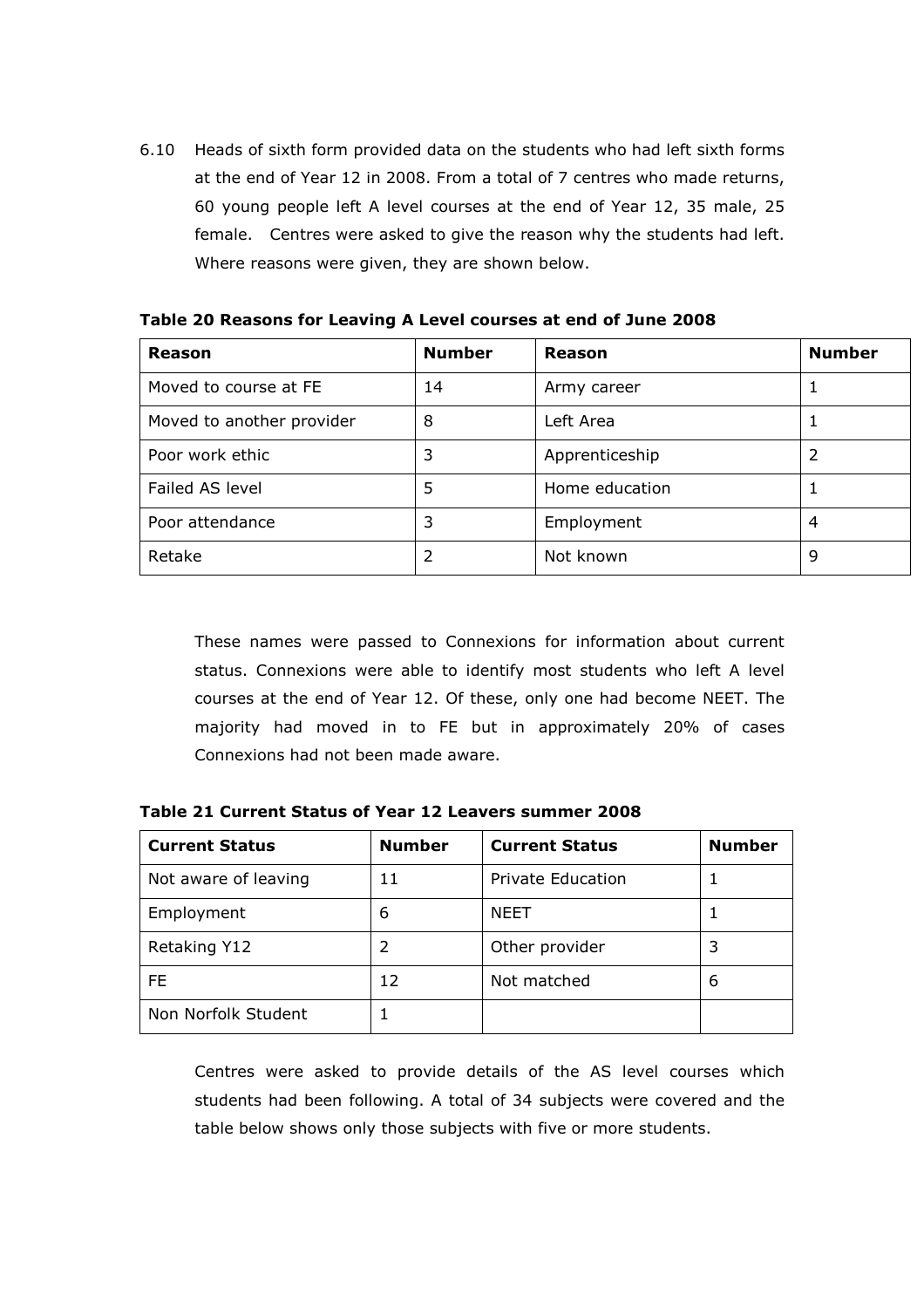| <b>Subject</b>          | <b>Number</b> | <b>Subject</b> | <b>Number</b> |
|-------------------------|---------------|----------------|---------------|
| Mathematics             | 21            | English        | 12            |
| Biology                 | 19            | PE/Sports      | 10            |
| Chemistry               | 13            | Physics        | 11            |
| Psychology              | 15            | Art            | 8             |
| <b>Business Studies</b> | 12            | <b>ICT</b>     | 6             |

Table 22 AS subjects studied by students who left at end of Year 12

 The predominance of mathematics and science is clear. Most schools had realised this, especially in the case of mathematics, and had raised the threshold grade for entry to the course to a B. Psychology is generally popular and has the value of being a new subject. However, its predominance on this table might justify centres looking at the threshold for starting an AS course in psychology. One school now insists on a C in English for progression to AS level psychology. School sixth forms have a much smaller number of students following Level 2 courses. From the eight names provided who left before completing their course, three had moved into employment and two into FE, one was not identifiable on the Connexions system and Connexions did not know that the other two had left the sixth form.

6.11 Information was also provided on young people who had left Year 12 during the current (2008-2009) academic year. A total of 32 students leaving A level courses were identified from 7 centres, 14 male and 18 female. Three had left because they were not coping with the workload, four moved to other centres but six had left and the centre did not have a reason. Connexions were again asked to check on the current status of these leavers. Connexions were not aware that 14 had left. Of the rest who variously had moved to other providers or into employment, only one was identified as NEET. Of the subjects studied by those who left Level 3 courses, those with five or more mentions were Business (6), English (5), ICT (10), Mathematics (6), Media (9), Physics (6) and Psychology (6). Only eight students were reported as having left Level 2 courses in schools during the current Year 12, one appears as NEET although three had not been reported to Connexions.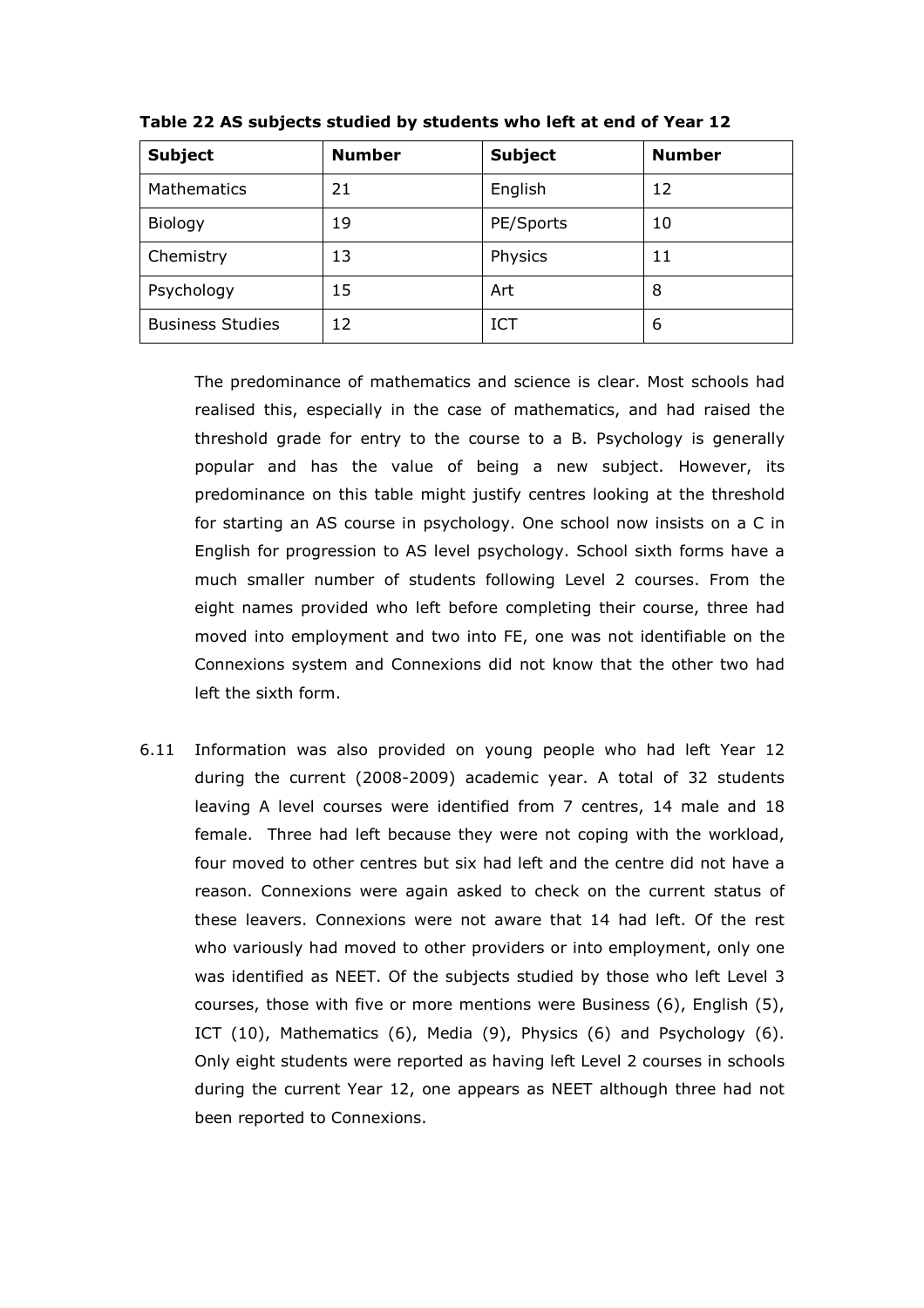6.12 For all other courses covered within OWN, there was a total of 39 withdrawals during 2007-2008 and 27 withdrawals within the current academic year. In neither year has there been any single course from which five or more students have withdrawn. For both years, Connexions were asked for the current status.

# Table 23 Withdrawals from non A level programmes 2007-2008 and 2008-2009

### 2007-2008

| <b>Current Status</b> | <b>Number</b> | <b>Current Status</b> | <b>Number</b> |
|-----------------------|---------------|-----------------------|---------------|
| Degree                |               | Not on database       | 5             |
| Other Provider        | 6             | Part time learning    |               |
| Employment            | 9             | Own business          |               |
| <b>NEET</b>           | 5             | Not contactable       |               |
| New Deal              |               | Not aware had left    | 8             |

### 2008-2009

| <b>Current Status</b> | <b>Number</b> | <b>Current Status</b> | <b>Number</b> |
|-----------------------|---------------|-----------------------|---------------|
| F <sub>2</sub> E      |               | Not on database       |               |
| <b>NEET</b>           |               | Not aware had left    | 15            |
| Other provider        |               |                       |               |

6.13 In the context of this research, it is quite clear that young people who are starting courses and not withdrawing are not a major source of NEET. However, the data is not accurate as Connexions are not aware of all withdrawal from courses. A total of ten NEET were identified, 5 who had dropped from A level courses and 5 from other courses. The fact that so few NEET emerge from full time educational provision further highlights the importance of ensuring young people are 'locked into' education and training post 16.

6.14 In a survey of NEET in Cambridgeshire (LSC Cambridgeshire, 2008) providers asserted that there is insufficient emphasis placed on attendance, punctuality, course completion and qualifications in families which are single parent, those with a history of long term unemployment, and those where the primary home language is not English. Providers also commented that some